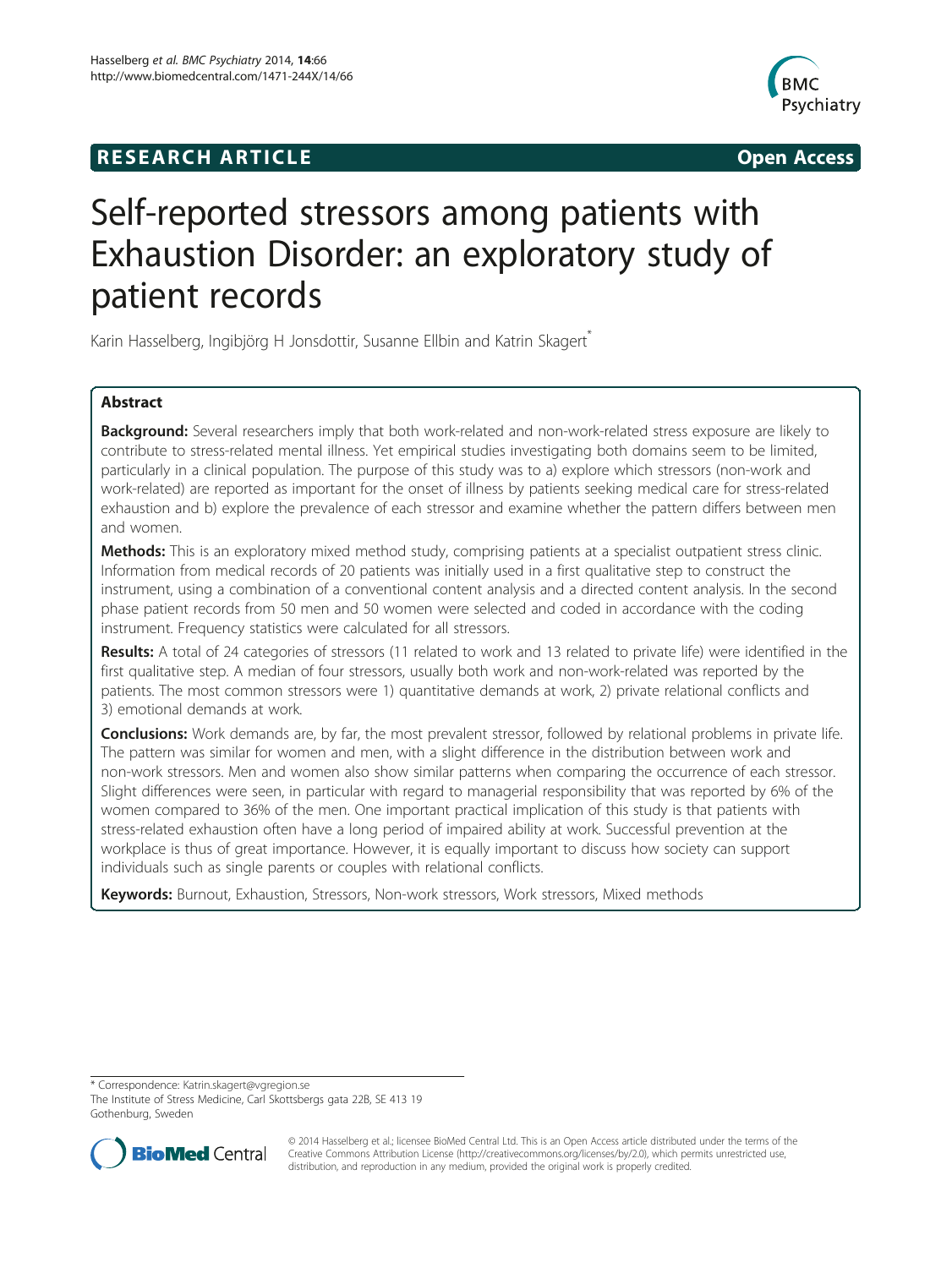## Background

Stress-related illness is a major concern in many countries [[1-3\]](#page-8-0) and years of extensive research have concluded that exposure to psychosocial stress is an important risk factor for physical [\[4,](#page-8-0)[5\]](#page-9-0) as well as for mental [\[6,7\]](#page-9-0) symptoms. Psychosocial stress is thought to be one of the main reasons for the increase in mental illness seen during the past decade, as well as the increases in long-term sickness absence due to mental health problems [\[1](#page-8-0),[8,9\]](#page-9-0).

It has been known for decades that stressful life events can affect our health and scientific research in this area was greatly expanded in the early 60s when Holmes and Rahe studied the relationship between stressful life events and illness. Their research resulted in the widely used Social Readjustment Rating Scale (SRRS) [[10](#page-9-0)]. The scale consists of 42 life events, ranging from death of spouse to celebrating Christmas, and six of them are directly related to work [\[10\]](#page-9-0). Many years have passed since the scale was developed and we can assume that the character and the perception of stress exposure, related to both work and family life, has changed and hence that the rating of each item in the scale poorly reflects the stress exposure in present-day society. In a fairly recent quantitative revision of the weights within the scale, the SRRS is criticized as being a mixture of life events (stressors) and outcomes due to a stressor [[11\]](#page-9-0). Furthermore, the modern life situation most certainly includes some other stressors that were not included in a scale that was developed 50 years ago. Thus, SRRS might not be suitable to assess thoroughly today's stress exposure.

The literature regarding psychological and mental outcomes of stress exposure and prolonged stress consists of several partly overlapping concepts. The most widely used and internationally recognized term is burnout, originally defined by Maslach [\[12\]](#page-9-0). This concept is not coherent and the theoretical basis of burnout varies depended on the self-report instruments used to assess the condition [[13](#page-9-0)]. The concept of burnout has been useful in studying mental and physical health problems in the working population [[14,15](#page-9-0)]. However, it is not a clinically defined diagnosis and thus not very useful in clinical practice.

In 2003 the National Board of Health and Welfare in Sweden proposed diagnostic criteria for Exhaustion Disorder (ED), in order to identify a more homogenous clinical group of patients suffering from pronounced mental and physical exhaustion due to prolonged stress [[16\]](#page-9-0). In the International Classification of Diseases and Related Health Problems (ICD-10) the diagnosis of stressrelated exhaustion was assigned the code F43.8A [\[17\]](#page-9-0). ED and burnout are close entities and an overlap of 93% is seen between ED and self-reported burnout [[16\]](#page-9-0). An important diagnostic criterion for ED is the identification of defined stressors, which are assumed to be the cause of the present exhaustion. The stressors should have been present for at least six months and can be either work-related or non-work-related [[16\]](#page-9-0).

In spite of extensive research on the relationship between mental illness and stress, most research has, until today, focused mainly on work-related stress exposure [[16\]](#page-9-0) and indeed the concept of burnout is based on the fact that the exposure is due to work-related factors [[12](#page-9-0)]. This is also evident in the two most influential occupational health theories on how psychosocial stress contributes to a mental health problems, namely the effort-reward-imbalance model [[18\]](#page-9-0) and the demandcontrol-support model [\[19,20\]](#page-9-0). The Copenhagen Psychosocial questionnaire is theoretically based on these models, and attempts to cover stressors and resources that are of importance for the psychosocial work environment [[21](#page-9-0)]. The questionnaire includes scales regarding demands and social relations at work, conflicts at the workplace and work-family/family-work conflict, but does not measure non-work stressors [[21](#page-9-0)].

Since most research on the determinants of stressrelated mental illness is concerned with work-related stress exposure, research on non-work related stress exposure is important as this exposure has been proposed by several researcher to be equally important [\[6](#page-9-0),[7,22\]](#page-9-0).

A small number of studies have identified associations between stress-related mental problems and non-work stressors, such as recent life events [\[7](#page-9-0)], caring responsibilities [[23,24\]](#page-9-0), work-to-family conflict [[25](#page-9-0)] and lack of social support [[26\]](#page-9-0). Even though multi-factorial causation is indicated, most of these studies focus on only one type of non-work stressor and, as other research groups have pointed out [\[6](#page-9-0),[22\]](#page-9-0), the conceptualization of non-work stressors is poor and measures of non-working stressors are considered insufficient in existing studies.

In a review by Beauregard et al. [[22](#page-9-0)], some evidence was found for an association between non-work stressors and workers' mental health, but the authors conclude that the evidence of non-work determinants on mental health is insufficient due to weak conceptualizations and shortage of studies. Two studies have found independent effects of both work and non-work stressors on common mental disorders (CMD, i.e. mood and anxiety disorders) [[6,27](#page-9-0)], indicating that non-work stressors are associated with CMD regardless of co-existing work stressors and vice versa. Clark et al. [\[6](#page-9-0)] concluded that both types of stressors are important in the understanding of CMD and that interventions aimed at reducing psychosocial stress should address both work and non-work stressors.

Thus, even though several researchers have put forth the hypothesis that stress exposure at work and outside of work are likely to contribute to stress-related mental illness, the empirical work on this seems to be very limited [[22,28](#page-9-0)]. Most studies investigate either stressors within the work domain [[29,30\]](#page-9-0) or, if stressors outside of work are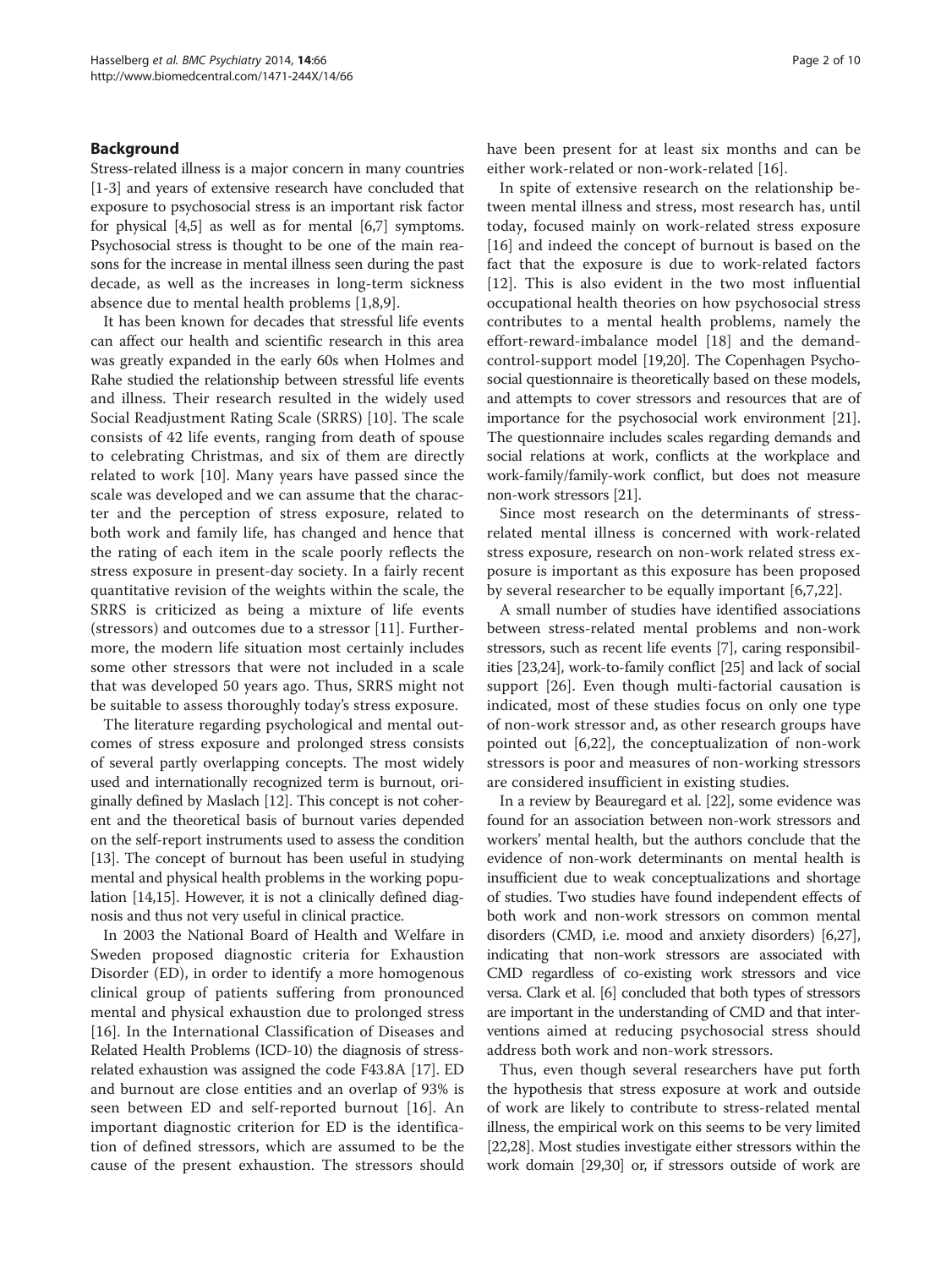<span id="page-2-0"></span>studied, only a limited number of stressors are included [[26,31](#page-9-0)]. Further, very few studies of both work and nonwork stressors in a clinical population are available and to our knowledge no such study exists on the population of patients with stress-related exhaustion.

Furthermore, since the research on the contribution of non-work stressors to stress-related mental illness is scarce, gender aspects in this area are even less explored and the findings that exist are inconsistent. Mental health problems are more commonly reported by women [[27](#page-9-0)] but there is as yet no comprehensive explanation of this [[32\]](#page-9-0). Even though some studies have found gender differences in stress exposure, for example social roles [[23](#page-9-0)] and caring responsibilities [\[31\]](#page-9-0), most studies have failed to support gender differences when it comes to the association between stressors and mental health outcomes [[6,23](#page-9-0),[26,33](#page-9-0)].

The present study was conducted in order to explore which stressor or stressors patients seeking medical care for stress-related exhaustion report to be the cause of the onset of their illness. As basically all previous literature focuses on a limited number of predefined stressors, this is the first study exploring all possible stressors, regardless of origin (non-work or work-related), reported by this clinical population. Hence, the purpose of the present study was to a) explore the stressors (non-work and work-related) reported by patients diagnosed with ED, b) to explore the prevalence of each stressor and c) to investigate whether men and women differ in regard to the types of stressors reported.

## Methods

## Design

This is an exploratory mixed method study [[34](#page-9-0)], using a qualitative approach followed by a quantitative summary of patients' medical records. The initial step was performed to gain a comprehensive understanding of reported stressors, in order to construct a coding tool to quantitatively collect information about stressors in a larger sample.

## Setting and participants

This study comprises patients referred to a specialist outpatient clinic in Gothenburg, Sweden, exclusively treating patients with stress-related exhaustion. Information from medical records of 20 patients was initially used to construct the coding instrument. Data extracted from medical records from 100 patients (50 women and 50 men) were then included in the main data analysis. All patients are referred to the clinic by primary health-care centres and occupational health service centres and the referral criteria are stress-related exhaustion with no apparent somatic disorder or abuse that could explain the exhaustion, and a maximum duration of ongoing sick-leave of six months. All patients included in this study fulfilled the basic referral criteria to the clinic, these being 1) working age (18–64 years old), 2) not been on sick-leave more than 6 months and 3) no known co-morbid diagnosis that can explain the patient's problems (except for depression and anxiety). An additional inclusion criterion for this present study was that the patients should fulfil the diagnostic criteria for Exhaustion Disorder (ED) (Table 1). Patient records from 50 men and 50 women were selected through backwards consecutive inclusion, starting from September 2011. Patients included in the present study had their first visit to the specialist clinic in the years between August 2007 and August 2011. A senior physician at the clinic carried out a diagnostic procedure on the patients, obtaining an extended anamnesis with a clinical examination. The DSM-IV based instrument PRIME-MD (one-page patient questionnaire) was filled in by the patient and the results were used as a support in the diagnosis of depression and/anxiety. Whenever necessary this included a structured interview to identify any presence of mood and/or anxiety disorders. To be diagnosed with ED it is required that the physician, together with the patient, is able to identify one or more stressors that have been present for at least six months, during which time the symptoms have developed. The criterion does not specify the type or intensity of the stress exposure

## Table 1 Diagnostic criteria for stress-related exhaustion disorder as proposed by the Swedish National Board of Health and Welfare 2005

#### Diagnostic criteria for exhaustion disorders

- A Physical and mental symptoms of exhaustion with minimum two weeks duration. The symptoms have developed in response to one or more identifiable stressors which have been present for at least 6 months.
- **B** Markedly reduced mental energy, which is manifested by reduced initiative, lack of endurance, or increase of time needed for recovery after mental efforts.
- C At least four of the following symptoms have been present most of the day, nearly every day, during the same 2 week period:
	- 1 Persistent complaints of impaired memory.
	- 2 Markedly reduced capacity to tolerate demands or to work under time pressure.
	- 3 Emotional instability or irritability.
	- 4 Insomnia or hypersomnia.
	- 5 Persistent complaints of physical weakness or fatigue.
	- 6 Physical symptoms such as muscular pain, chest pain, palpitations, gastrointestinal problems, vertigo or increased sensitivity to sounds.
- **D** The symptoms cause clinically significant distress or impairment in social, occupational or other important areas of functioning.
- E The symptoms are not due to the direct physiological effects of a substance (e.g. a drug of abuse, a medication) or a general medical condition (e.g. hypothyroidism, diabetes, infectious disease).
- F The stress-related disorder does not meet the criteria for major depressive disorder, dysthymic disorder or generalized anxiety disorder.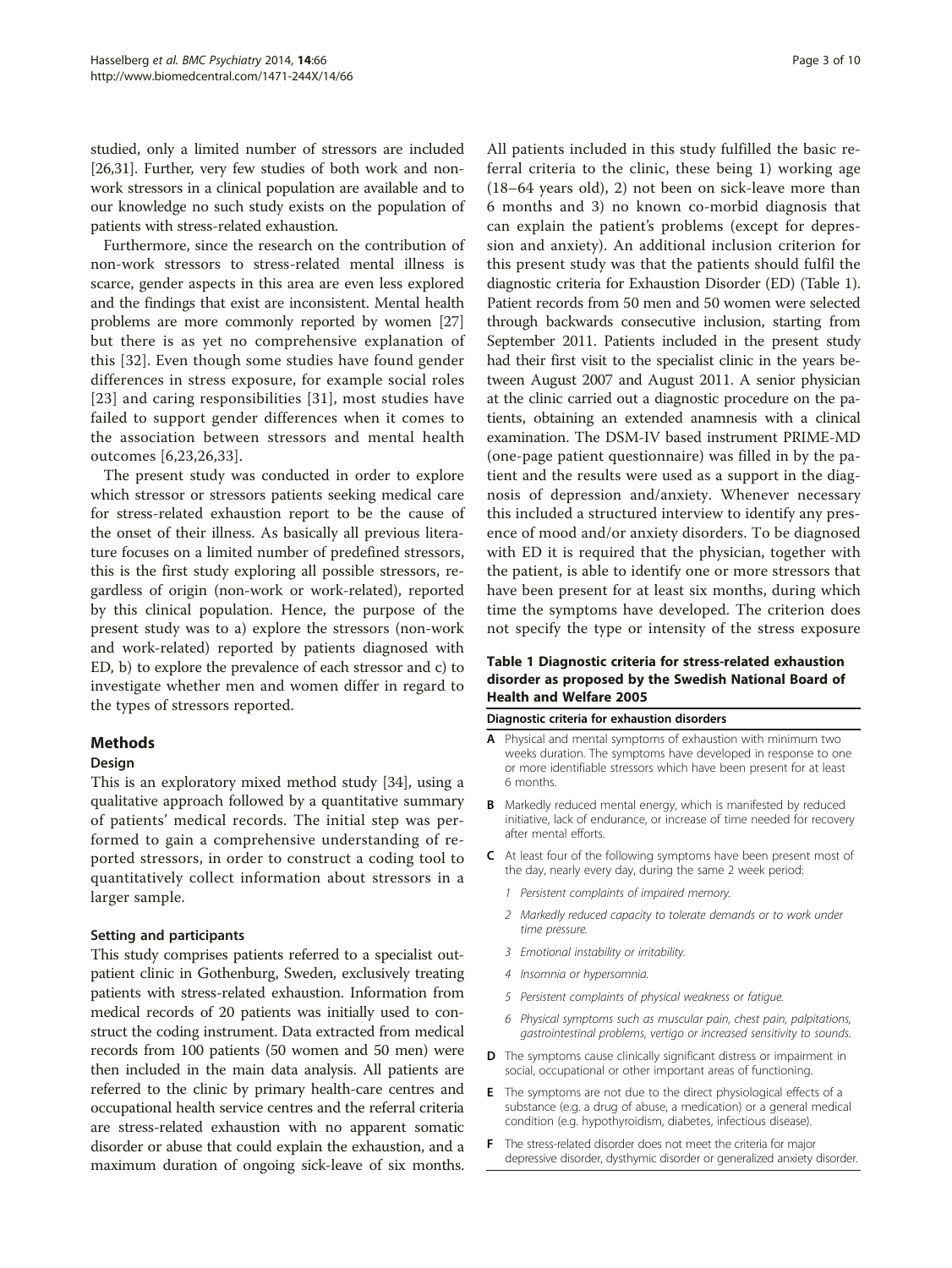but it is implicit that it should be significant enough to provoke the stress symptoms. The physician goes through the complete ED diagnostic criteria (Table [1\)](#page-2-0) with the patient. A and B are obligatory criteria, as is the presence of at least four of six symptoms listed under C. Also, the condition should cause significant distress and/or impairment of important areas of functioning (D) and no symptoms should be due to direct physiological effects of a substance or a general medical condition (E). Finally, if the patient does meet the criteria for major depressive disorder, dysthymic disorder or generalised anxiety disorder, these diagnoses are set first and ED is set as a co-morbid condition.

A written informed consent to use the journal records for research purposes was obtained from all participants prior to inclusion in this study. The study was approved by the Regional Ethical Review Board in Gothenburg and conducted in accordance with the Declaration of Helsinki. All the results are presented at group level and no individuals are possible to identify in the results.

## Procedure and analysis

Pre-collected information from the medical records at the clinic was used in this study. During the first visit to the clinic, stressors were identified by the physician together with the patients as a part of the diagnostic procedure. Only information from the first visit to a physician at the clinic was included in the study. The first visit to a physician was approximately 90 minutes in length, semistructured and covered the patient's medical and social history. Stressors were identified by a procedure where the physician exemplifies different types of stressors (physical/ environmental, emotional and social, both work-related and non-work-related) and then asks the patient about the stressors that he/she experiences. The diagnosis of ED and other relevant diagnoses, such as depression and anxiety disorders, are established by the end of the appointment. Immediately after the appointment, the physician wrote a detailed summary of what had emerged.

## Construction of the coding instrument (step 1)

In the initial phase 20 patient records from the first visit to the clinic were extracted for analysis. A strategic selection of patients (10 women and 10 men) was made with the intention of getting dispersion in terms of age and family composition, i.e. single/in a relationship, children/ no children. The mean age for the group used to construct the instrument was 47 years (range 29–63 years). The majority were married or had a partner  $(n = 17)$ , while only seven had children who still lived at home and three of the patients did not have any children. The remaining  $(n = 10)$  reported that they had adult children.

The patient-records were analysed in accordance with Content Analysis [[35](#page-9-0)] with the aim of identifying what stressors are reported as related to the onset of

the exhaustion. Content analysis is defined by Hsieh & Shannon [[36](#page-9-0)] as "a research method for the subjective interpretation of the content of a text through a systematic classification process of coding and identifying themes or patterns". A combination of a conventional content analysis and a directed content analysis was used in this study [[36\]](#page-9-0). Conventional in the sense that categories were not decided beforehand, but derived from the data. Directed since the coders had a prior understanding of categories identified by other researchers [[10,21](#page-9-0)], which were considered in, but did not control, the making of categories. The partitioning of categories into work and non-work stressors was decided beforehand, which also contributed to a more directed approach of content analysis. Only manifest content was coded in this analysis. Each patient record was read through and all information identified as a potential stressor related to the present exhaustion was highlighted. Highlighted text was then labelled with different codes and the codes for all 20 records were then grouped together into categories of stressors. This was done by two coders independently and categories were then compared and discussed and a merged template of categories was formed. The coders were the last-named author, a PhD and experienced qualitative researcher, and the first author, a clinical psychologist with training in qualitative research and content analysis. The initial coding when developing the instrument was thus validated by the two independent coders, and no differences were found between the coding when compared. When 20 patient records had been analysed both coders found the material to be saturated and no more patients were included in this phase, a procedure that is recommended for Content Analysis [[35\]](#page-9-0). In total, 24 categories of stressors were identified, of which 11 were related to work and 13 were non-work-related.

## Main data analysis (step 2)

In the second phase patient records from 50 men and 50 women were selected through backwards consecutive inclusion. A description of the sample is found in Table [2](#page-4-0). The mean age for this sample was 42.6 years, with no significant difference between men (42.2 years) and women (43.0 years;  $p = 0.116$ ). Being married or living with a partner was more common among men and being employed in the public sector (most schools, elderly care and hospitals are public in Sweden) was more common among women.

Each patient record was then coded in accordance with the coding instrument developed in step 1, so that each category of stressor that emerged in a patient's record was coded once.

The coding during the main analysis of patient records  $(n = 100)$  was determined by one coder, but whenever an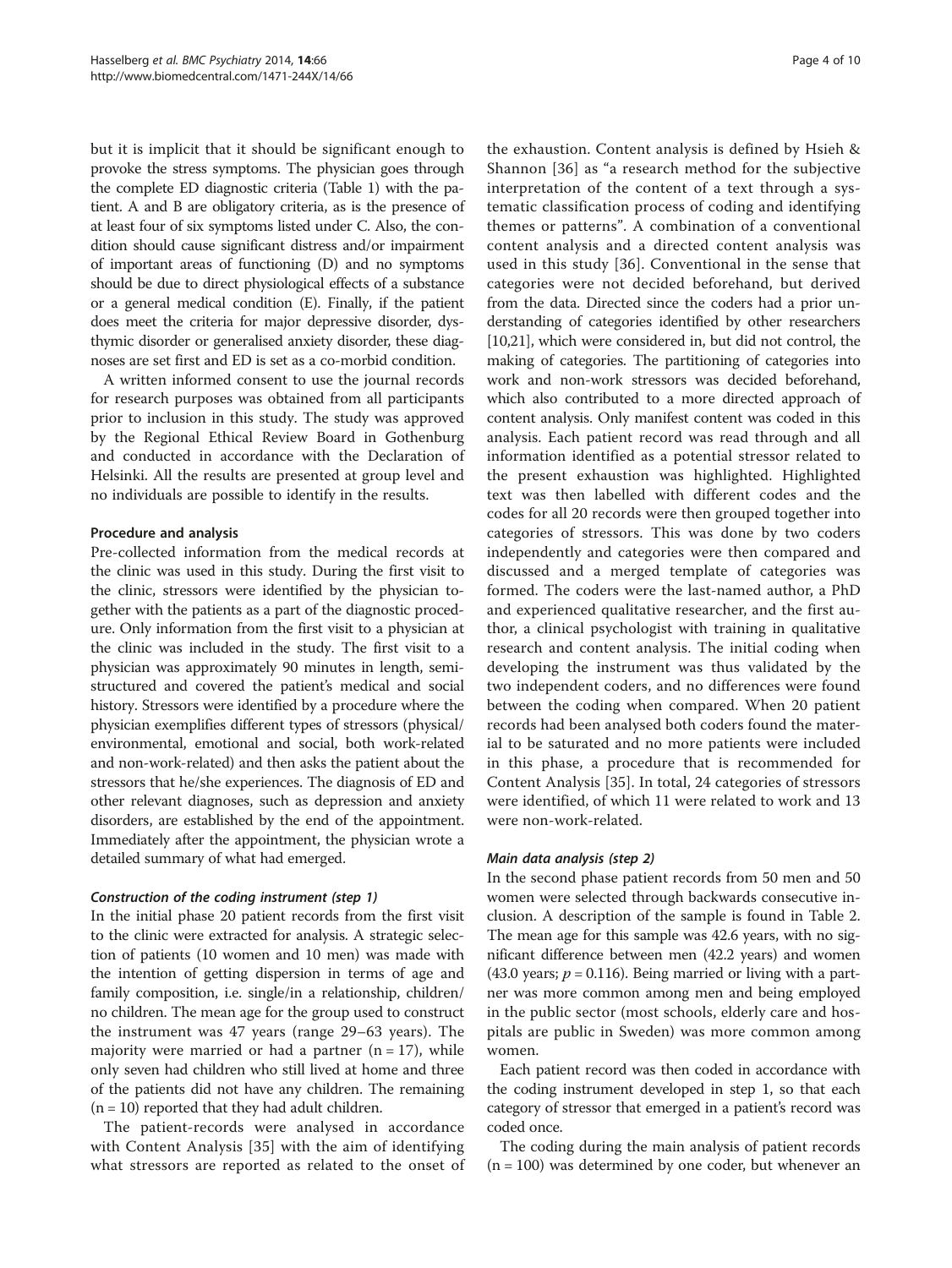<span id="page-4-0"></span>Table 2 Descriptive of the 100 patients included in the quantitative analysis

| <b>Characteristics</b>  | Women    | Men      | Total     | P-value |
|-------------------------|----------|----------|-----------|---------|
|                         | $N = 50$ | $N = 50$ | $N = 100$ |         |
|                         | n (%)    | n (%)    | n(%)      |         |
| Marital status          |          |          |           | .050    |
| -Married/partner        | 39 (78)  | 46 (92)  | 85 (85)   |         |
| -Single or other        | 11(22)   | 4(8)     | 15(15)    |         |
| Comorbidity             |          |          |           | .297    |
| -Depression             | 5(10)    | 3(6)     | 8(8)      |         |
| -Anxiety                | 8(16)    | 3(6)     | 11(11)    |         |
| -Depression and anxiety | 37 (74)  | 42 (84)  | 79 (79)   |         |
| -No comorbidity         | 0(0)     | 2(4)     | 2(2)      |         |
| Employer <sup>1</sup>   |          |          |           | .049    |
| -Public sector          | 20(51)   | 15(31)   | 35 (40)   |         |
| -Private sector         | 19 (49)  | 34 (69)  | 53 (60)   |         |
| Education $2,3$         |          |          |           | .774    |
| -Higher                 | 33 (67)  | 31(65)   | 64 (66)   |         |
| -Lower                  | 16(33)   | 17 (35)  | 33 (34)   |         |

<sup>1</sup> Missing data for 11 women and 1 man

<sup>2</sup>Higher education is one year of university education or more.

<sup>3</sup> Missing data for 1 woman and 2 men.

ambiguity arose this was discussed with the other researcher for a second opinion. This was the case for 13 of the 100 patient records. One patient was excluded during the coding procedure due to a disinclination to register his stress exposure in the medical record. In

order to continue the consecutive inclusion procedure, this patient was replaced with another patient fulfilling the inclusion criteria.

Data from the coding procedure was inserted into SPSS version 19.0 together with information about gender, age, marital status and employment, collected at the patient's first visit to the clinic. Frequency statistics were then calculated for all stressors, both for the whole sample as well as for the subgroups of women and men. Chisquare test was used to analyse the demographics variables presented in Table 2. The 95% confidence interval (CI) for difference in proportions (diff) was carried out to identify possible gender differences for each reported stressor.

## Results

## Identified categories of work-related and non-work-related stressors

The methodological development of the instrument (step 1) resulted in a total of 24 categories of stressors, of which 11 were related to work and 13 were non-work-related. All categories are presented in Tables 3 and [4](#page-5-0) together with a short clarification of each category.

## Prevalence of reported stressors

The patients  $(n = 100)$  reported a median of four stressors and this did not differ by gender. A maximum of eight  $(n = 1)$  stressors and a minimum of one  $(n = 3)$  stressor was reported. A median of three work-related stressors and one non-work stressor was reported by the whole sample. This distribution differed slightly by gender as

| Work<br>stressors | <b>Categories</b>            | <b>Explanation</b>                                                                                                                                                                                                                                             |
|-------------------|------------------------------|----------------------------------------------------------------------------------------------------------------------------------------------------------------------------------------------------------------------------------------------------------------|
|                   | Quantitative<br>demands      | Including cognitive demands, workload, time pressure, overtime work, constantly being interrupted.                                                                                                                                                             |
|                   | Emotional demands            | Including emotional or psychological demands at work such as having more responsibility than one<br>can handle, not having enough competence for one's assignments and demanding tasks such as<br>care-giving tasks or being responsible for clients/students. |
|                   | Conflicts                    | Conflicts with co-workers, subordinates, managers and/or clients.                                                                                                                                                                                              |
|                   | Managerial<br>responsibility | When patients reported being in some kind of leadership position and experienced this as stressful.                                                                                                                                                            |
|                   | Reorganisation               | Stressors due to reorganisation of the workplace or a high turnover of colleagues.                                                                                                                                                                             |
|                   | Deficient leadership         | Stressors related to various lack of leadership, e.g. not experiencing enough support from managers<br>or reporting having an unpredictable manager.                                                                                                           |
|                   | Job insecurity               | When experiencing an insecurity related to one's employment, like working as a contractor or<br>having a temporary employment. This category also included having been dismissed from work.                                                                    |
|                   | Irregular working<br>hours   | Work hours reported as exhausting/wearing, such as night work, overtime, irregular working hours<br>or long-distance commuting.                                                                                                                                |
|                   | Noisy work<br>environment    | Stressors associated with a loud or disturbing work environment.                                                                                                                                                                                               |
|                   | Discontent                   | When explicitly expressing that one is not happy or satisfied with their workplace in general as a specific stressor.                                                                                                                                          |
|                   | Traumatic event at<br>work   | For example having a patient committing suicide (applies to those working in health care), lawsuits or being<br>exposed in media.                                                                                                                              |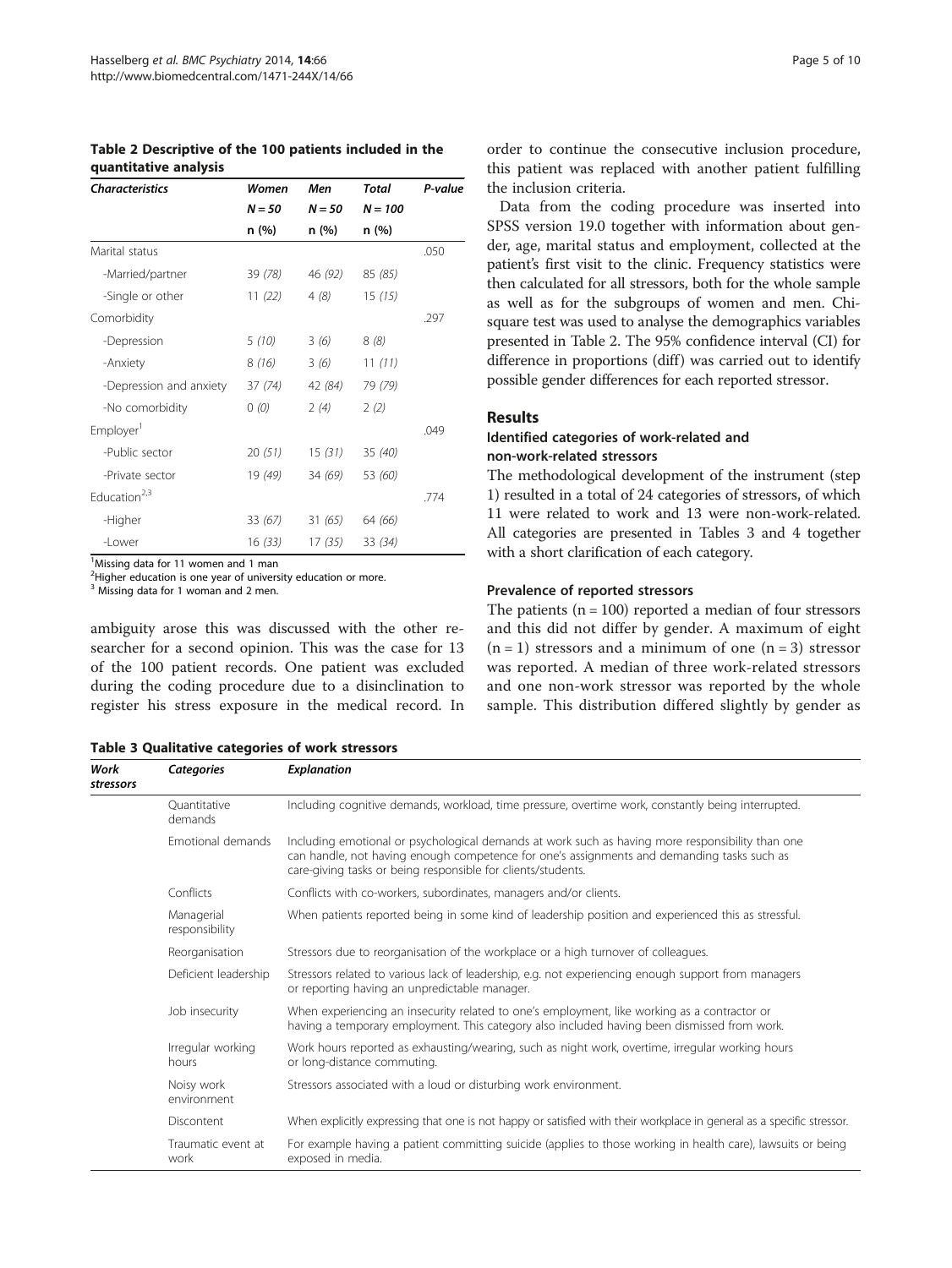| Non-work<br>stressors | <b>Categories</b>                       | Explanation                                                                                                                                                                                                                                                                                                                                                  |
|-----------------------|-----------------------------------------|--------------------------------------------------------------------------------------------------------------------------------------------------------------------------------------------------------------------------------------------------------------------------------------------------------------------------------------------------------------|
|                       | Death of a family member                | Loss of parent, sibling, grandparent, ex-partner or a sibling-in-law. Varying time has passed since the loss,<br>but it is reported to be a stressor related to the current exhaustion. Some patients reported more than<br>one loss as a reason, and one patient had experienced three losses that were reported as being related<br>to his/her exhaustion. |
|                       | Caring for a family<br>member           | When caring for an adult or child in the family with 1) a somatic condition such as meningitis, diabetes,<br>asthma or cancer, or 2) a mental/psychiatric condition such as ADHD (Attention-Deficit/Hyperactivity<br>Disorder), Asperger's Syndrome, depression, bipolar disorder, self-injurious or suicidal behaviours and<br>acting out behaviours.       |
|                       | Single parent                           | Having sole responsibility for one's children.                                                                                                                                                                                                                                                                                                               |
|                       | Relational conflicts                    | Conflicts with family members such as partner, child, parents, parents-in-law, ex-partners or siblings.                                                                                                                                                                                                                                                      |
|                       | Separation                              | When a separation was reported as a factor contributing to the current exhaustion. The separations were<br>dated from two months up to ten years back in time.                                                                                                                                                                                               |
|                       | Change in family<br>composition         | Stressors related to gaining new family members or having a family member move out                                                                                                                                                                                                                                                                           |
|                       |                                         | Worries about one's health Extensive worry about ones own health, in some cases due to having a hereditary fatal disease in the<br>family.                                                                                                                                                                                                                   |
|                       | Personal injury or illness              | Exceptional worries due to the patient suffering from chronic illness such as diabetes, herpes zoster,<br>cervical cell changes, benign paroxysmal, urticaria, or suffering from the aftermath of a miscarriage or a<br>fall trauma.                                                                                                                         |
|                       | Financial worries                       | For example financial worries due to being unemployed or having temporary jobs                                                                                                                                                                                                                                                                               |
|                       | Residential stressor                    | Stressors related to a change in housing situation, i.e. moving or building a new house or a stressor<br>related to having practical problems with one's residence, i.e. repairs or construction work.                                                                                                                                                       |
|                       | Voluntary engagement in<br>associations | Having an overload of voluntary engagements in associations, sports clubs etc.                                                                                                                                                                                                                                                                               |
|                       | Legal matter                            | Legal conflict or similar ongoing process.                                                                                                                                                                                                                                                                                                                   |
|                       | Loneliness                              | Experiencing living alone/not having a partner as a stressor.                                                                                                                                                                                                                                                                                                |

<span id="page-5-0"></span>Table 4 Qualitative categories of non-work stressors

men reported a median of three work stressors and one non-work stressor as compared to women who reported a median of two work stressors and two non-work stressors.

As seen in Table 5, a fifth of the patients  $(n = 20)$  did not report any non-work stressor and thus only reported work-related stressors. Only four patients did not report any work-related stressor and thus only reported nonwork-related stressors.

Table 5 Number of reported work and non-work stressors by the patients diagnosed with stress-related exhaustion

| Number of<br>stressors |                     |     |                                                                   | Work-related stressors Mon-work related stressors |     |       |
|------------------------|---------------------|-----|-------------------------------------------------------------------|---------------------------------------------------|-----|-------|
|                        | Women<br>$(n = 50)$ | Men | Total<br>$(n = 50)$ $(n = 100)$ $(n = 50)$ $(n = 50)$ $(n = 100)$ | Women                                             | Men | Total |
| $\bigcap$              | ζ                   |     | 4                                                                 | 9                                                 | 11  | 20    |
|                        | 10                  | 8   | 18                                                                | 14                                                | 18  | 32    |
| 2                      | 17                  | 8   | 25                                                                | 14                                                | 14  | 28    |
| Β                      | 9                   | 21  | 30                                                                | 4                                                 | 5   | 9     |
| 4                      | 8                   | 7   | 15                                                                | 8                                                 |     | 9     |
| 5                      | ζ                   | 5   | 8                                                                 | $\cap$                                            |     |       |
| 6                      | ∩                   |     |                                                                   |                                                   |     |       |

As seen in Figure [1](#page-6-0), the most common stressors reported by the patients, regardless of whether they are work-related or non-work-related, were, 1) quantitative demands at work, 2) private relational conflicts and 3) emotional demands at work. The most common stressors among the non-work stressors were 1) relational conflicts, 2) caring for a family member and 3) financial worries, and this was irrespective of gender. In regard to work stressors the pattern differed somewhat by gender as the most commonly reported work stressors for men were 1) quantitative demands, 2) emotional demands and 3) managerial responsibility and conflicts at work (equally common), whereas women reported 1) quantitative demands, 2) deficient leadership and 3) emotional demands. Comparing the occurrence of each stressor, similar patterns were found for men and women, except for one work related stressor and two private life stressors. Thus, Managerial responsibility was reported by 6% of the women compared to 36% of the men (diff −30, 95% CI −44.4; −14.3). The two private life stressors that differ between men and women were worries about one's health, reported by 0% of the women and 12% of the men (diff <sup>−</sup>12, 95% CI <sup>−</sup>23.8; <sup>−</sup>2.4) and being a single parent, reported by 16% of the women and 2% of the men (diff 14, 95% CI 2.6; 26.6).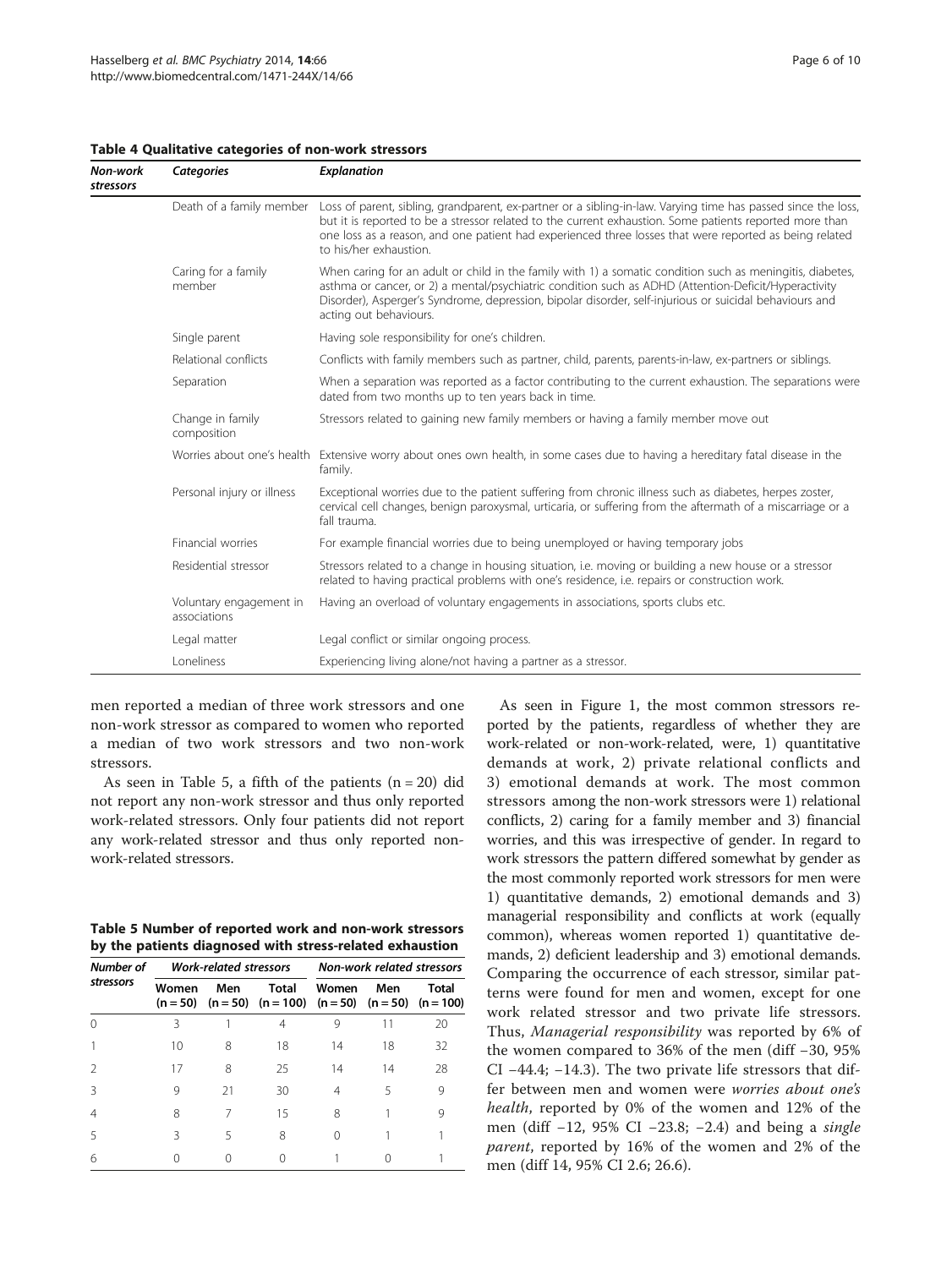<span id="page-6-0"></span>

## Discussion

The main finding in the present study was that patients with stress-related exhaustion report both work and nonwork stressors as important for the onset of their illness. This result adds to the growing evidence that a combination of both work and non-work stress exposure has an impact on stress-related mental illness [\[6,22,28\]](#page-9-0). Almost all patients report more than one stressor and the average number of stressors reported by the patients was four stressors usually both work-related and non-work-related but with a slight domination of work-related stressors. Thus, it is uncommon that a single stressor is reported as the cause of stress-related mental exhaustion. Rather it is the combination of several stressors in people's life as a whole that is reported to be the cause of their illness. Most patients experience these multiple stressors to be both work-related and non-work-related, but, with a fifth of the patients reporting only work-related stressors, it seems clear that stress-related exhaustion can be experienced solely due to stress exposure at work, but that it seldom appears to be a consequence of non-work-related stress only, or at least not in the patient sample included in this study.

Another important finding was that men and women reported the same amount of stressors, but with a slight difference in the distribution between work and non-work stressors. Women reported more non-work stressors than men, whereas men reported more work stressors. Previous studies have shown that the association between exposure to stressors and mental health problems is the same for women and men, indicating that women are affected by stressors in the same way as men are [[6,23,26](#page-9-0)]. Women in general seem to be exposed to or to experience more nonwork stressors than men [\[23,31](#page-9-0)] and domestic work and work-home interference have been indicated as more important for women [[37-39\]](#page-9-0).

The most commonly reported work stressors, besides the exposure to quantitative and emotional demands at work, seem to differ by gender in that men experienced more stress related to managerial responsibility and conflicts. Leadership issues therefore seem to be of relevance when it comes to the onset of stress-related mental illness. The gender difference in what management stressor was reported may be explained by the fact that it is more common for men to hold managerial positions than for women. The labour market is still strongly gendersegregated, both vertically and horizontally, with men and women working in different occupations and a subordination of women [\[40\]](#page-9-0). Others have also found associations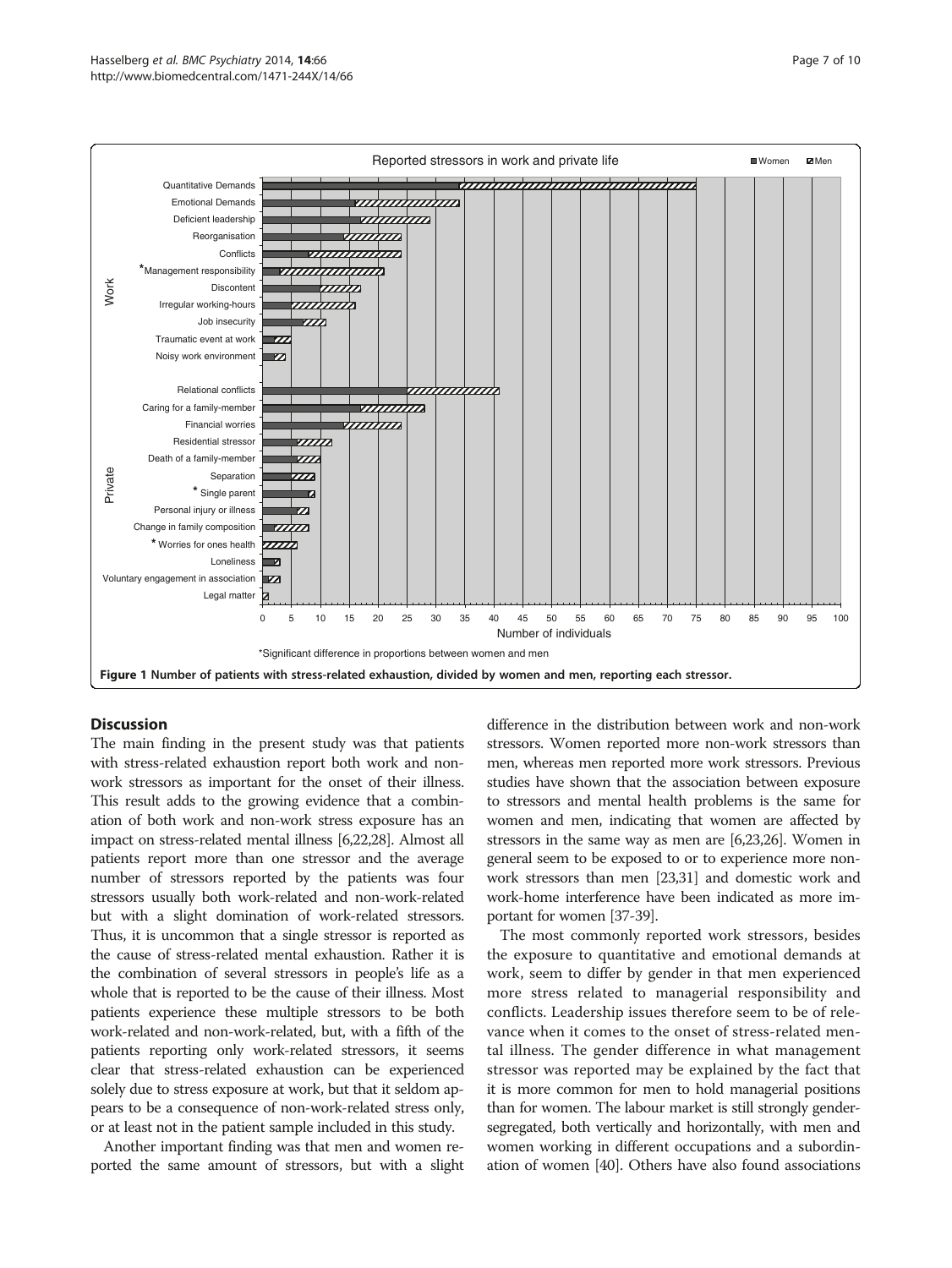between leadership, sickness absence and exhaustion, both in the means of the leadership style of one's manager [[41,42](#page-9-0)] as well as one's own leadership style if in a leadership position [[43](#page-9-0)]. Thus, the issue of leadership seems to be an important, though complex, issue/stressor of relevance to the onset of stress-related exhaustion.

At least one work stressor seems to be necessary for the onset of exhaustion for almost all patients, and demands at work are, by far; the most commonly reported stressor for both men and women in this study. This is consistent with previous research [\[30,44](#page-9-0)] and adds to the evidence of the importance of addressing demands at work in prevention and interventions aimed at reducing stress-related mental illness. The fact that work stressors are reported to a higher degree might as well be a result of what the patients choose to talk about at their first appointment with the physician. One could speculate that it is too difficult to talk about certain stressors and also that the patient forgets to share information on important stressors during the first visit. It might be of importance for physicians that encounter patients with stress-related mental health problems to ask more explicitly about non-work stressors when gathering information about the cause of illness, in order not to miss relevant information about the aetiology of the disorder for a specific patient.

Interestingly, the most commonly reported non-work stressor, relational conflict, seems to be similar for both women and men. The finding that relational conflicts in private life were reported by nearly half of the participants indicates that this is a highly important stressor that contributes to the development of stress-related mental problems. This is in line with previous research showing that negative aspects of relationships are the strongest predictors of psychological distress, for both men and women [[26\]](#page-9-0).

As in previous studies [\[23,27\]](#page-9-0) the results show that care-giving responsibilities are a frequent stressors experienced by patients with stress-related mental illness, in this study expressed as a stressor of being a single parent and/ or caring for a family member. Women do seem to report these stressors to a higher extent than men. These results highlight the importance of further research on non-work stressors as well as work stressors when attempting to explain the development of stress-related problems and particularly the gender aspects of stress-related mental problems and may contribute to further understanding of inequalities in mental health between men and women. Interventions aimed at reducing stress-related problems would also benefit from addressing these issues. Maybe it is necessary to reduce some of the responsibility for caring among women in order to reduce stress-related mental illness in this group, for example through better support from social services, health care services and day-care services for children.

Men seem to be slightly more likely to report worries about their own health and one explanation may be that men do not seek help until both mental and somatic symptoms are prominent, causing severe health problems in these patients. The nature of masculinity, i.e. being the "stronger" sex, does not "allow" physical or psychological weakness and men are not likely to seek help. Yet even if the prevalence of depression is higher among women, more men commit suicide [\[45\]](#page-9-0). However, due to the small size of the sample this result should be treated with caution and further studies are needed.

Although there is, to our knowledge, no previous research available studying the occurrence of stressors among patients with stress-related exhaustion, the main findings in the present study are in line with what has previously been suggested by other research groups [[6,22\]](#page-9-0), namely that both work and non-work stressors are important contributors to the onset of stress-related mental illness. Several of the events in SRRS seem to be outdated, since for example no patient reported either "wife beginning or ceasing work outside the home" nor "Celebrating Christmas" [\[10\]](#page-9-0). Yet, relational events or conflicts remain valid. The study highlights the importance of multiple (i.e. more than one) stressors in understanding the aetiology of stress-related mental problems and provides important information on what factors need to be considered in order prevent stress-related mental problems.

## Methodological considerations

There are several methodological considerations that should be raised. One major limitation is that the data analysed in this study is not collected by interviewing the patients. Data is obtained from the patient's medical records written and interpreted by a physician. Thus, the data can only be considered for what it is, namely a summary of the patient's own words based on the physician's understanding and presentation of what the patient has expressed verbally. In an attempt to minimize a potential bias due to this procedure only patient records from the two most experienced physicians (out of 6 possible) at the clinic were used and we could not see any major difference in how they register stress exposure in the medical records.

The stressors were identified in a semi-structural manner and the two physicians work in a similar manner and both have a long experience of working with patients with exhaustion.

We cannot, however, entirely know whether they interpreted the information from the patients differently or whether e.g., age or sex (both physicians are women) or other factors could have influenced their interpretation of the patient's history. The physician exemplifies different types of stressors (physical/environmental, emotional and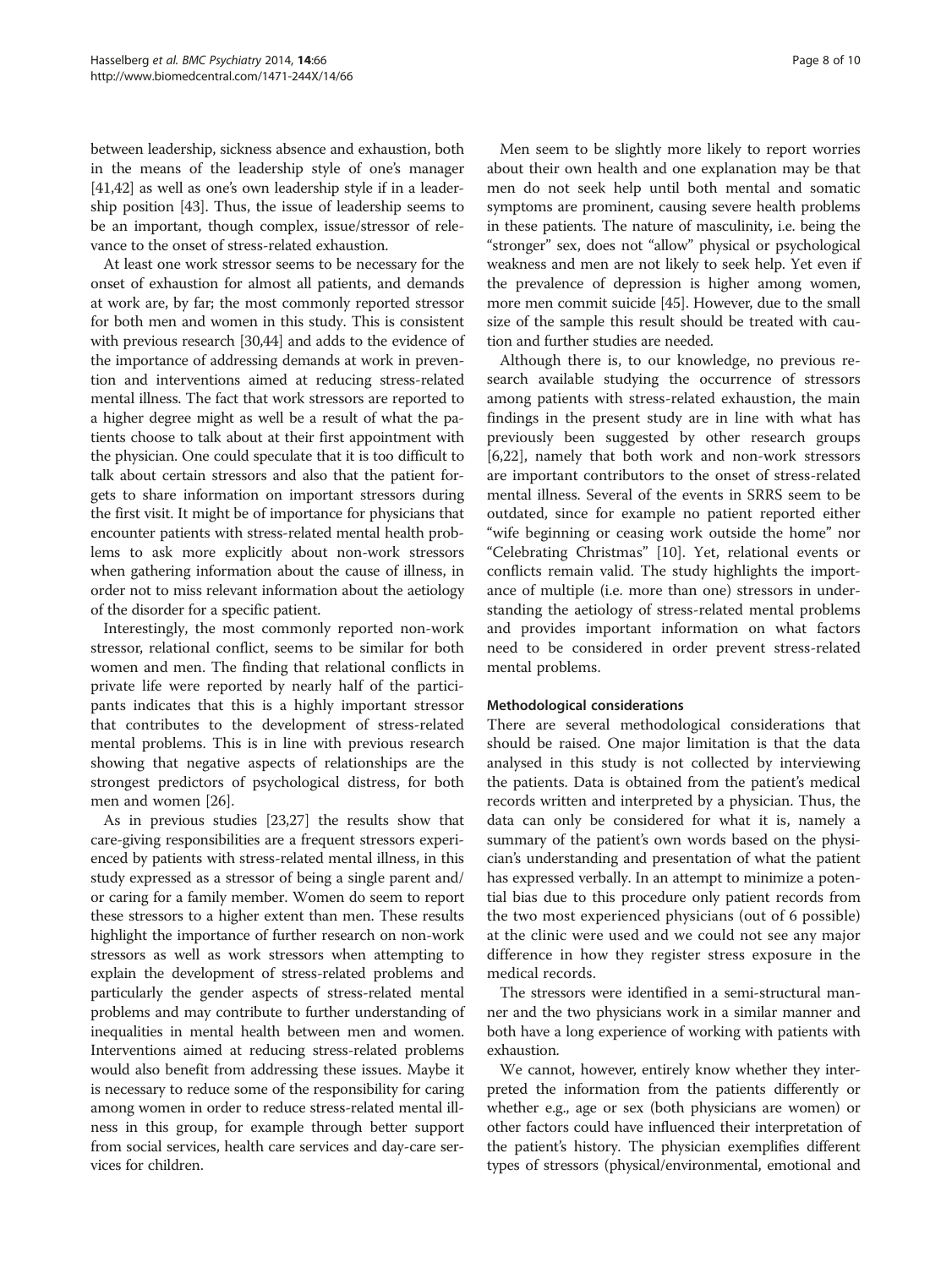<span id="page-8-0"></span>social, both work-related and non-work-related) and then asks the patient to discuss the stressors that he/she experiences. This exemplification could be problematic as the patients could relate to them as if they were the stressors that they should report. The stressors reported by the patients are not identical with the given examples and the physicians endeavour to make sure to give the patient enough time to elaborate on their own stressful situation and not the examples given. This exemplification was done in similar manner and all the patients got the same examples to relate to. The ideal would be to interview the patients to get the primary source of the information, and it would be interesting to do this in future studies.

Another limitation of this study is related to the patient sample included. The patients referred to the clinic are on average highly educated with fairly high socioeconomic status. Thus the results from this study cannot be easily applied to other groups, e.g. with lower socioeconomic status or unemployed individuals. It is plausible that these groups would report other stressors to be important such as, possibly, financial worries. It is thus important in further studies to explore the stressors in other groups. The results from this paper give us an important knowledge of what kind of stress load is involved in the development of stress-related exhaustion. We cannot, however, conclude that these particular stressors will always lead to stressrelated illness. Stress exposure is perceived differently by different individuals and in different contexts, and there are several other factors that contribute to the complexity of development of stress-related symptoms. These include both resilient and vulnerability factors such as personality, social support, self-esteem, lifestyle, genetics and socioeconomic status.

In this study, the calculation of reported stressors is based on qualitative analysis. We did not weight the different stressors or differentiate between long-term stressors and more acute ones, but as Lantz et al. [\[28](#page-9-0)] have pointed out, both types of stressors have been suggested to have an impact on stress reactions and psychological distress. Furthermore, the purpose of this study was not to investigate how stressors are associated with negative health outcome, but which stressors are considered to be of importance for the patient's situation. Thus, some of the stressors found in this study might have been long-lasting, whereas others might have made one limited appearance; but all were considered equally important since we were trying to explore the patient's subjective experience of which stressors were important for the onset of their illness. An additional methodological consideration is that the aim of this study was not to construct a new instrument. The purpose of our coding tool was merely to code and collect possible stressors in patients with stress-related exhaustion.

## Conclusions

Non-work-related stressors are nearly as prevalent as work-related stressors among patients with stress-related exhaustion. Work demands are, by far, the most prevalent stressor, followed by relational problems in private life. Future studies should thus investigate both types of stressors as factors contributing to stress-related mental problems. Women and men do not differ greatly in which stressors are reported. Women tend to report more non-work-related stressors and men relate their problems to work-related stressors. Otherwise, among individuals with quite high educational levels, the stress exposure involved in the onset of exhaustion does not seem to be gender-specific. The result of this study has some implications regarding prevention of stress-related mental health problems. Patients fulfilling the diagnostic criteria for exhaustion disorder are often in need of a long-term sick-leave period and the period of impaired ability, while at work, is even longer due to the extreme exhaustion and cognitive problems that these patients experience. Successful prevention is thus of great importance and this is true particularly of demands at work and factors related to leadership issues. However, it is equally important to discuss the contribution of social factors and how society can best act to support individuals such as single parents and those caring for family members or couples with relational conflicts, as these factors most commonly reported can clearly contribute to the development of stress-related problems that require a long and costly treatment and recovery period.

#### Competing interests

All of the authors declare that they have no competing interests.

#### Authors' contributions

KH carried out the main part of qualitative and quantitative analysis and drafting of the manuscript. SE participated in the design of the study and helped to draft the manuscript. IJ participated in the design of the study and drafted the manuscript. KS contributed to conception and design of the study, carried out the qualitative analysis in the first qualitative step and ensured validity in the quantitative step, and drafted the manuscript. All authors read and approved the final manuscript.

#### Received: 5 March 2013 Accepted: 26 February 2014 Published: 5 March 2014

#### References

- 1. Bultman U, Huibers MJH, van Amelsvoort LPGM, Kant I, Kasl SV, Swaen GMH: Psychological Distress, Fatigue and Long-Term Sickness Absence: Prospective Results From the Maastricht Cohort Study. J Occup Environ Med 2005, 47(9):941–947.
- 2. Siegrist J: Chronic psychosocial stress at work and risk of depression: evidence from prospective studies. Eur Arch Psychiatry Clin Neurosci 2008, 258:115–119.
- 3. Virtanen M, KivimÃki M, Vahtera J, Elovainio M, Sund R, Virtanen P, Ferrie JE: Sickness absence as a risk factor for job termination, unemployment, and disability pension among temporary and permanent employees. Occup Environ Med 2006, 63(3):212–217.
- 4. Melamed S, Shirom A, Toker S, Berliner S, Shapira I: Burnout and Risk of Cardiovascular Disease: Evidence, Possible Causal Paths, and Promising Research Directions. Psychol Bull 2006, 132(3):327–353.